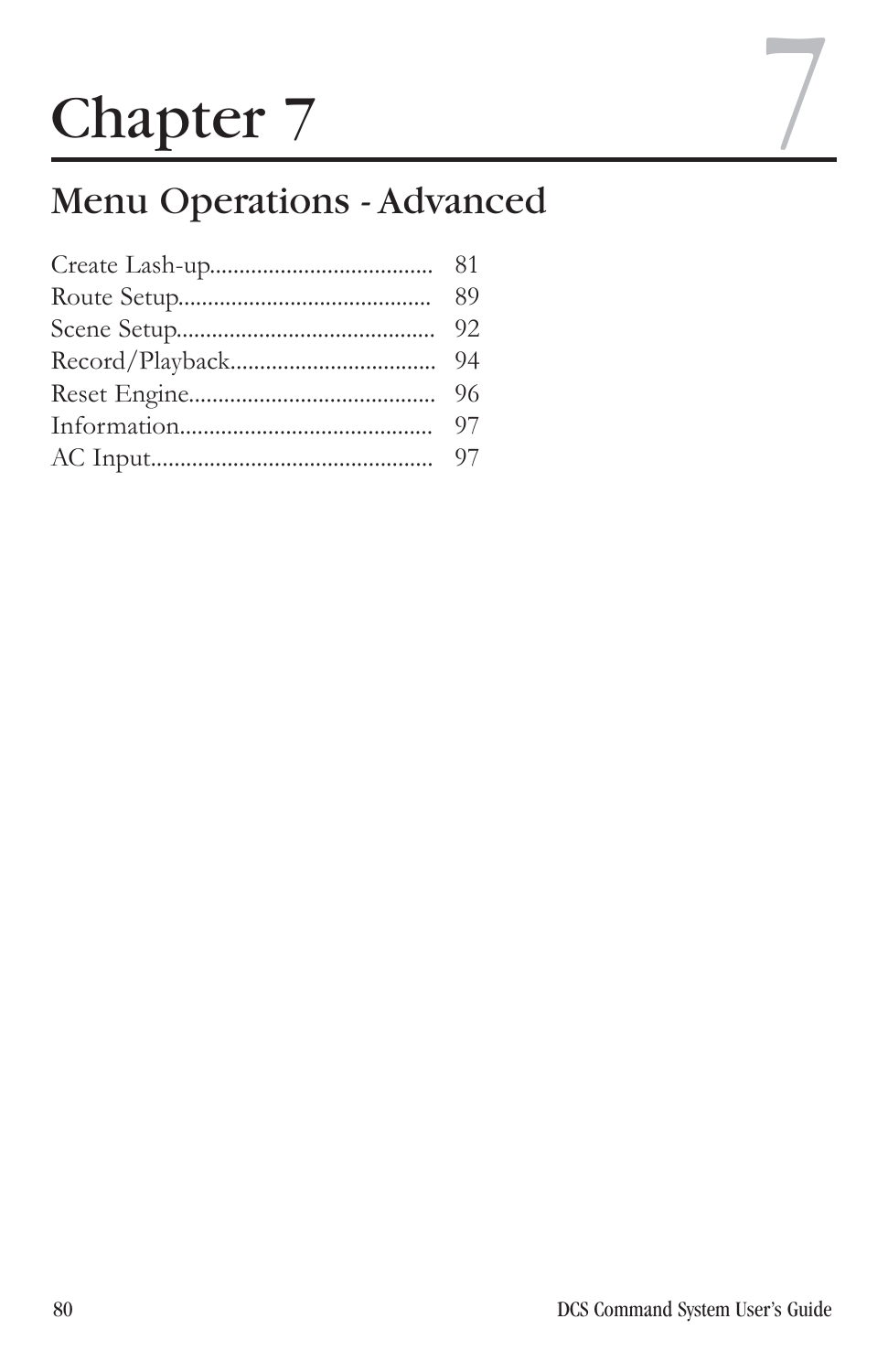# **Advanced Menu:**

Create Lash-up Route Setup Scene Setup Record/Playback Reset Engine Information AC Input

# **Create Lash-up**

You can create and name a lash-up to operate two or more engines essentially as a single engine. Create Lash-up automatically sets each engine's direction, sounds, lights and couplers to behave as appropriate for that lash-up (e.g. directional lighting acts as appropriate for the lash-up, and when you press the button to open the coupler, only the coupler at the rear end of the lash-up will fire).

#### **Add Engine**

1. Press READ to make sure all the engines you want to add are active.

2. Enter the Create Lash-Up menu, scroll to Add Engine and press the thumbwheel to see a list of all active engines.

3. Scroll to the engine you want to add to the lash-up and press the thumbwheel.







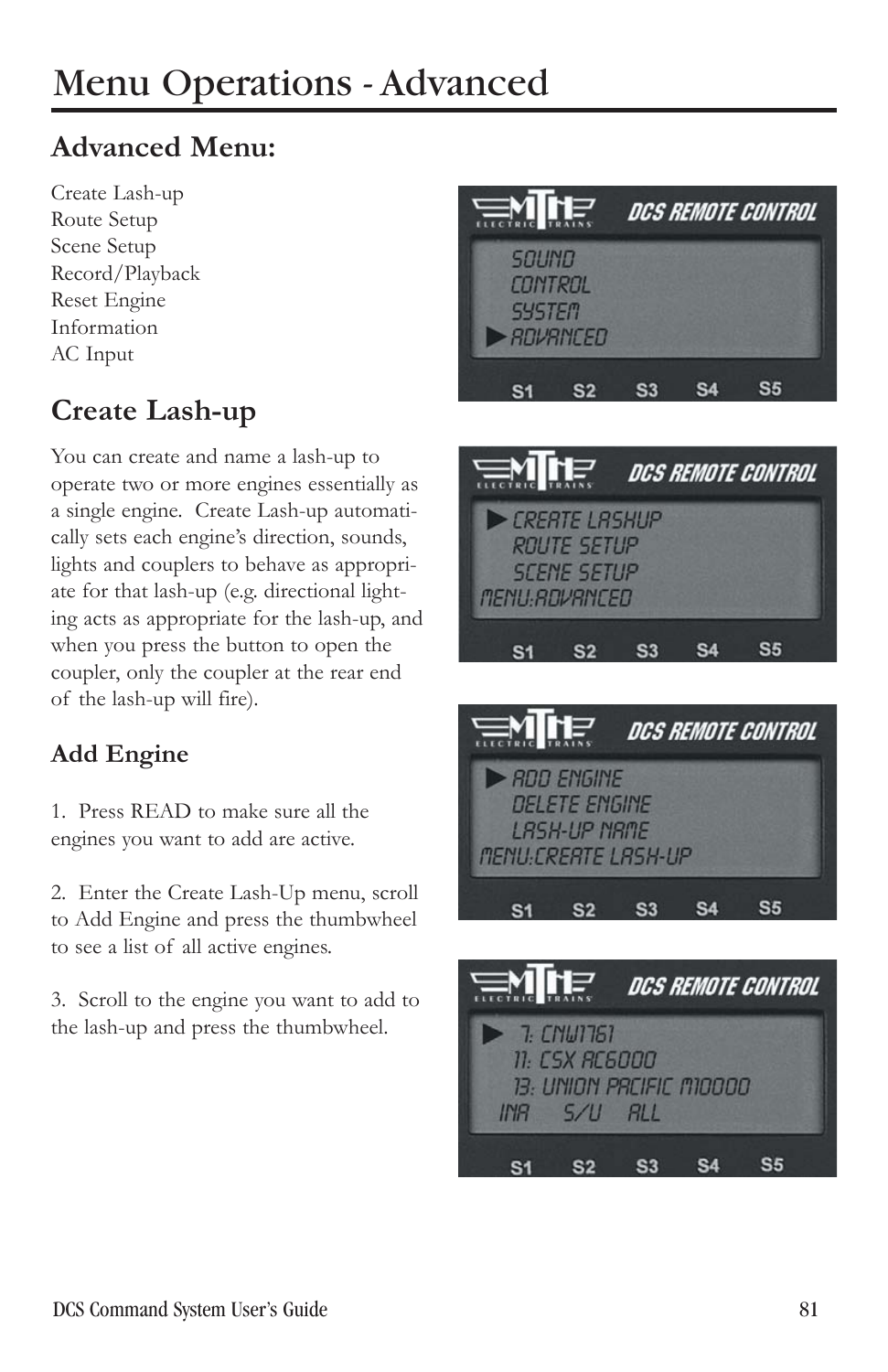# **Create Lash-up**

## **Add Engine (cont'd)**

4. At the Select Position prompt, select whether that engine will be the head, middle, or tail engine.

5. At the Select Direction prompt, select whether that engine will face forward or reverse.

6. Add the next engine.

*Note: You must have at least a head and tail engine to complete a lashup.*

7. When you have added all the engines in that lash-up, Scroll to Lash-up Name and an alphanumeric character set is displayed. Use the thumbwheel to scroll through the character set, and when the character you want to type next is bracketed, press the thumbwheel to select it. You may give the lash-up a name up to 16 characters long. Select the "D" at the end of the character set to signify that you are done with this function.

The lash-up will now appear on the active engine list as a single engine, and (L) will appear on the LCD to indicate when the lash-up is in operation. Operate it as if it were a single engine.







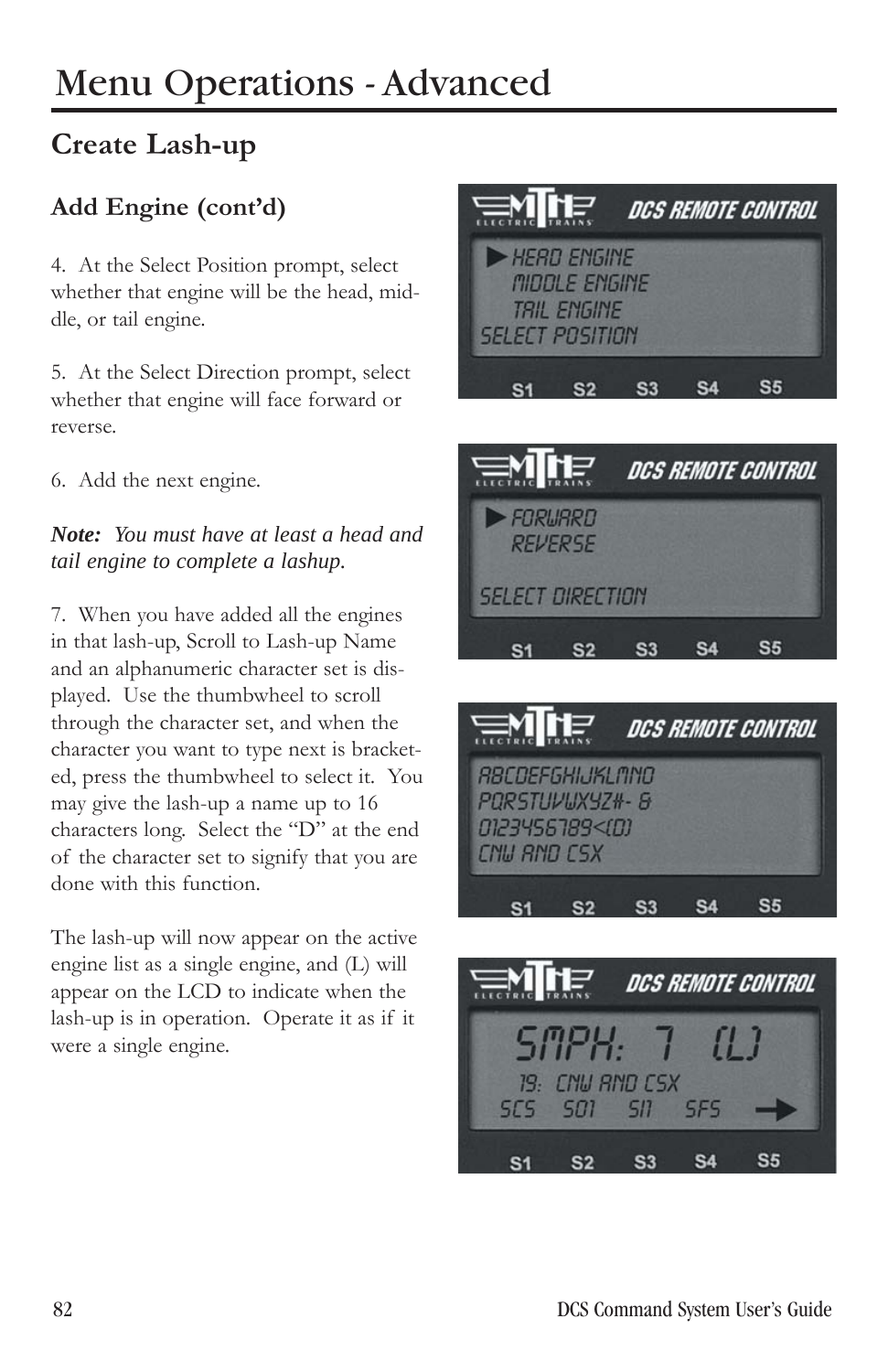# **Create Lash-up**

#### **Delete Engine**

Use to delete an engine from a Lash-up during the creation process.

1. Scroll and press to select the lash-up from which you want to delete an engine.

2. Scroll and press to select the engine to be deleted.

3. When prompted to confirm the deletion, press the thumbwheel.

*To delete an entire Lash-up, see the System Menu/Engine Setup/Delete Engine section in this chapter.*

The lash-up remains in DCS memory until you delete it or any of the engines that make up the lash-up. You can continue to operate your engines individually or even as part of another lash-up by placing that engine/lash-up on the active engine list and operating it as normal. *Be careful not to attempt to run a single engine in more than one lash-up or alone and as part of a lash-up at the same time.* 

*Note: If you select and attempt to operate a lash-up when the engines are not coupled together, they will each individually power up and follow the lash-up commands, wherever they are on the layout.*







**DCS Tip:** If you want to separate one engine from a lash-up during operations, activate and operate (press the startup button) the individual engine from the engine screen. This will render the lashup inactive. To restore the engine to the lash-up, re-couple it and reactivate the lash-up from the engine list. Note that any special non-default settings you made to the lash-up will be lost when you do this.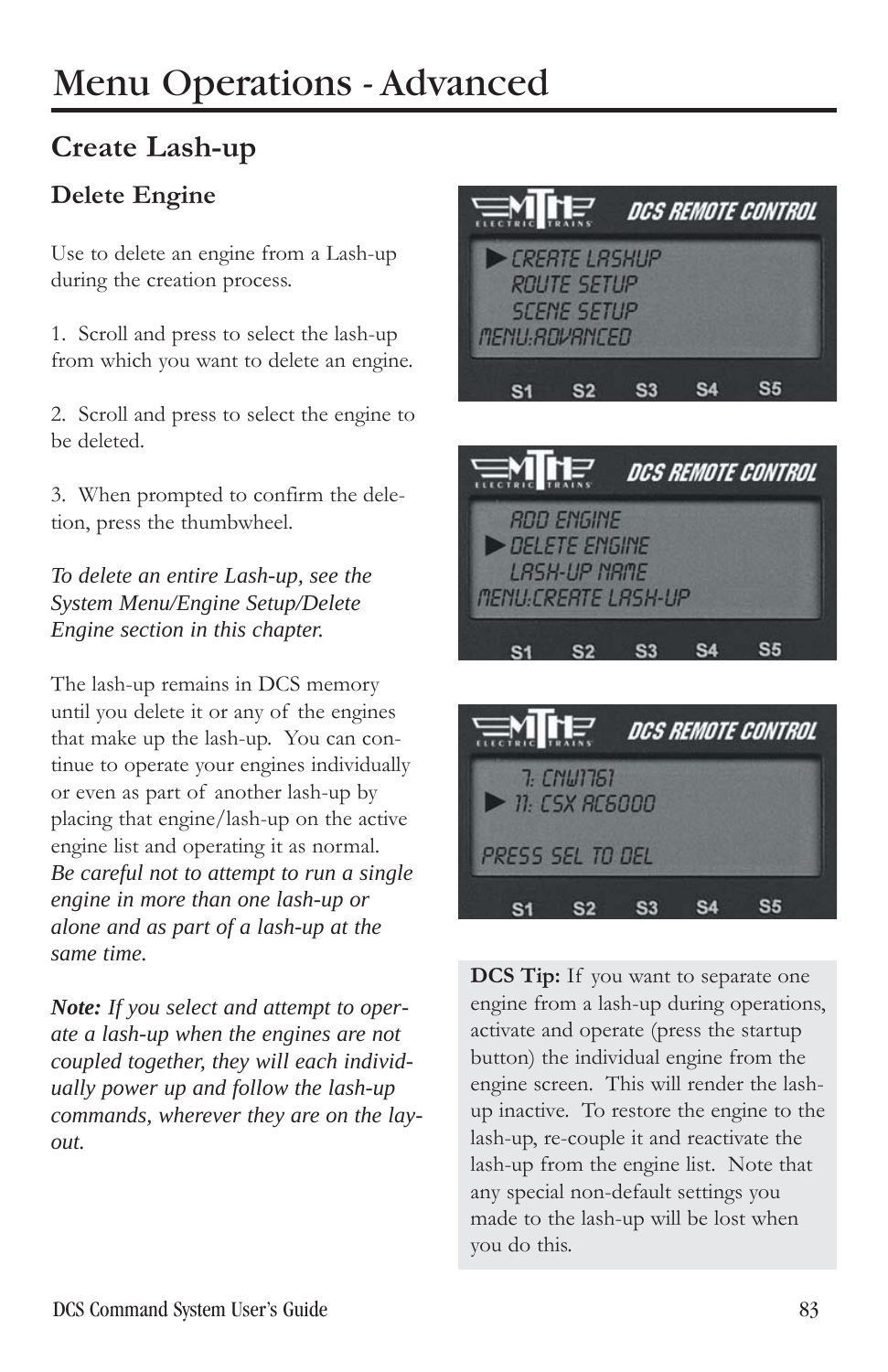# **Improved TMCC® Control Create TMCC Lash-up**

Select an individual engine in a lash-up, change its settings (lighting, sounds, or smoke, for example), and those changes will be retained when you go back to controlling the lash-up.

1. Ensure the engines you wish to add to the Lash-up are in the ACTIVE LIST on the Remote.

2. Ensure the TMCC Command Base is powered on, connected to the TIU you use to talk to TMCC engines, and connected to the outer rail of your track from the "U" post on the Command Base.

- 3. Apply track power
- 4. Press MENU
- 5. Select ADVANCED
- 6. Select CREATE LASH-UP
- 7. Select TMCC LASH-UP
- 8. Select ADD ENGINE







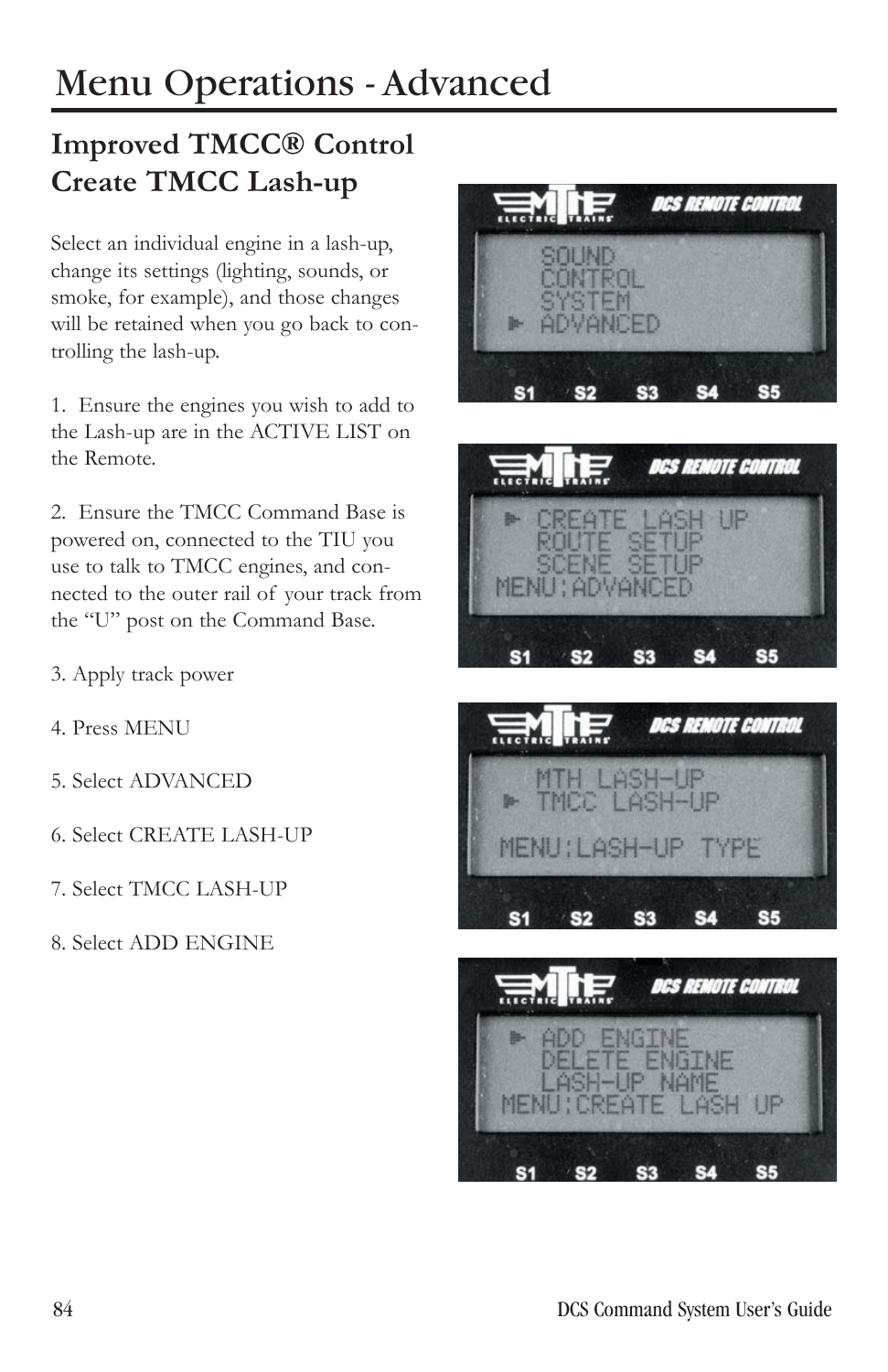# **Create TMCC Lash-up:** (cont'd)

9. Scroll through your engine list to grab the engine you want to place into the lashup.

10. Select HEAD, MIDDLE, or TAIL depending upon which engine you want to add first. It's easiest to start with the Head engine and then work your way to the Tail engine.

11. Select FORWARD or REVERSE for the direction the engine is facing in the Lash-up (the engine must already be facing this way on the track).

12. Repeat steps 7-9 for the remaining engines you want to add to the lash-up.

13. If you make a mistake on adding an engine you can use the DELETE ENGINE function to select the engine to delete from the lash-up.

14. Once you have completed adding engine in the position and which direction they are facing you can now give your new lash-up a name. Select LASH-UP NAME.







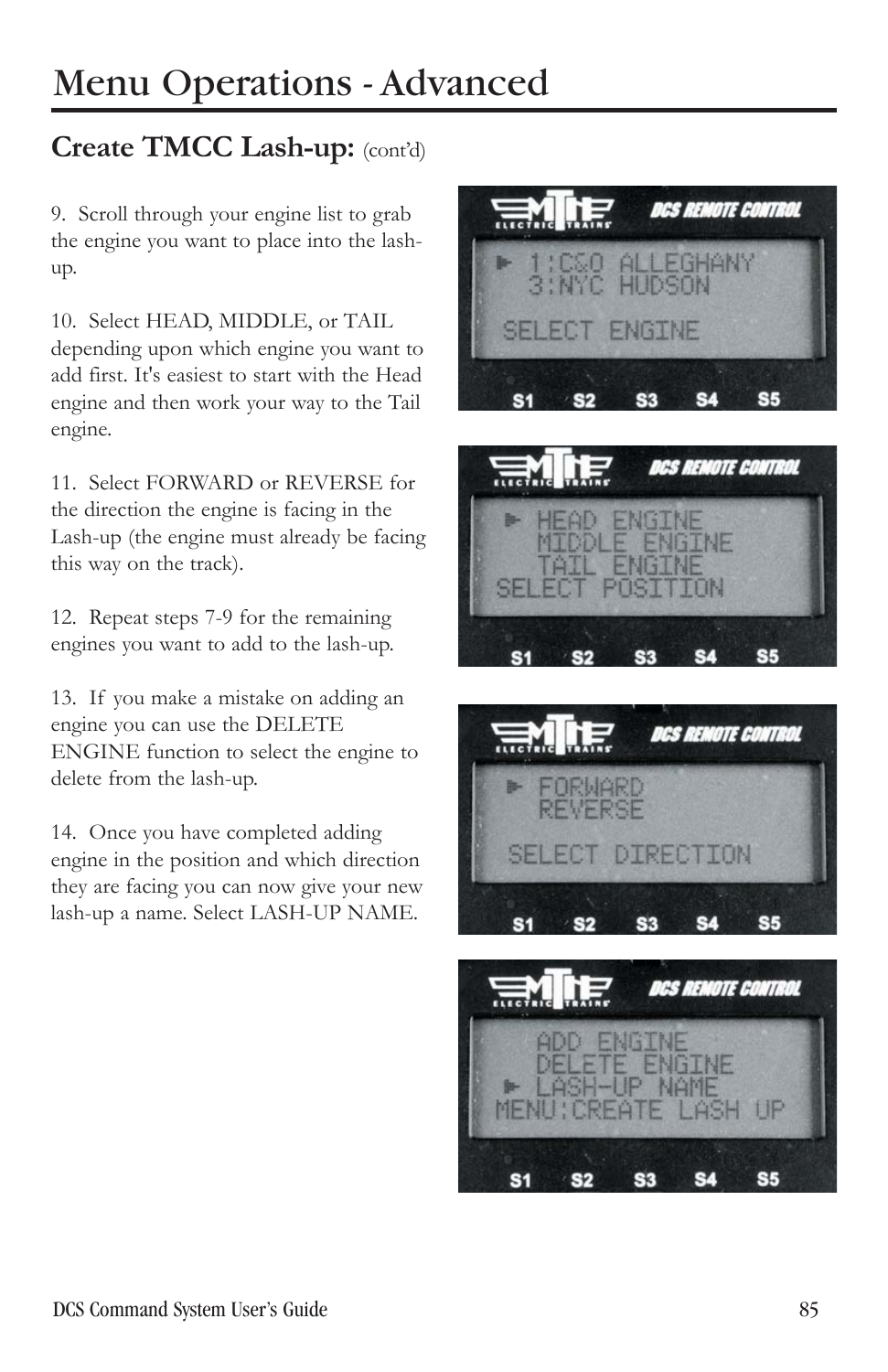# **Create TMCC Lash-up:** (cont'd)

15. Enter the name of the lash-up in 16 characters or less and then select the "D" character at the end of the list to tell the remote you're done. If you make a mistake while entering the lash-up name you can use the "<" character to backspace and correct the text.

16. Now that you have completed the lash-up building process your engines will power on and then each one will sound it's horn/whistle three times to signify that it's received the lash-up data and is ready to operate. Once all the engines in the lashup have sounded their horn/whistle the new lash-up will appear in your DCS remote in the INACTIVE ENGINE list.

*Note: When TMCC lash-ups are built in the DCS Remote they are placed at locations 91-99 in the DCS Remote.*

17. Press the ENG button and scroll down to the new lash-up you built and press the thumbwheel (Select).

18. The new lash-up will be displayed in the LCD.

Your new TMCC lash-up is now ready to operate.

19. To delete a TMCC lash-up press the MENU button (ensure track power is applied).

20. Select SYSTEM.





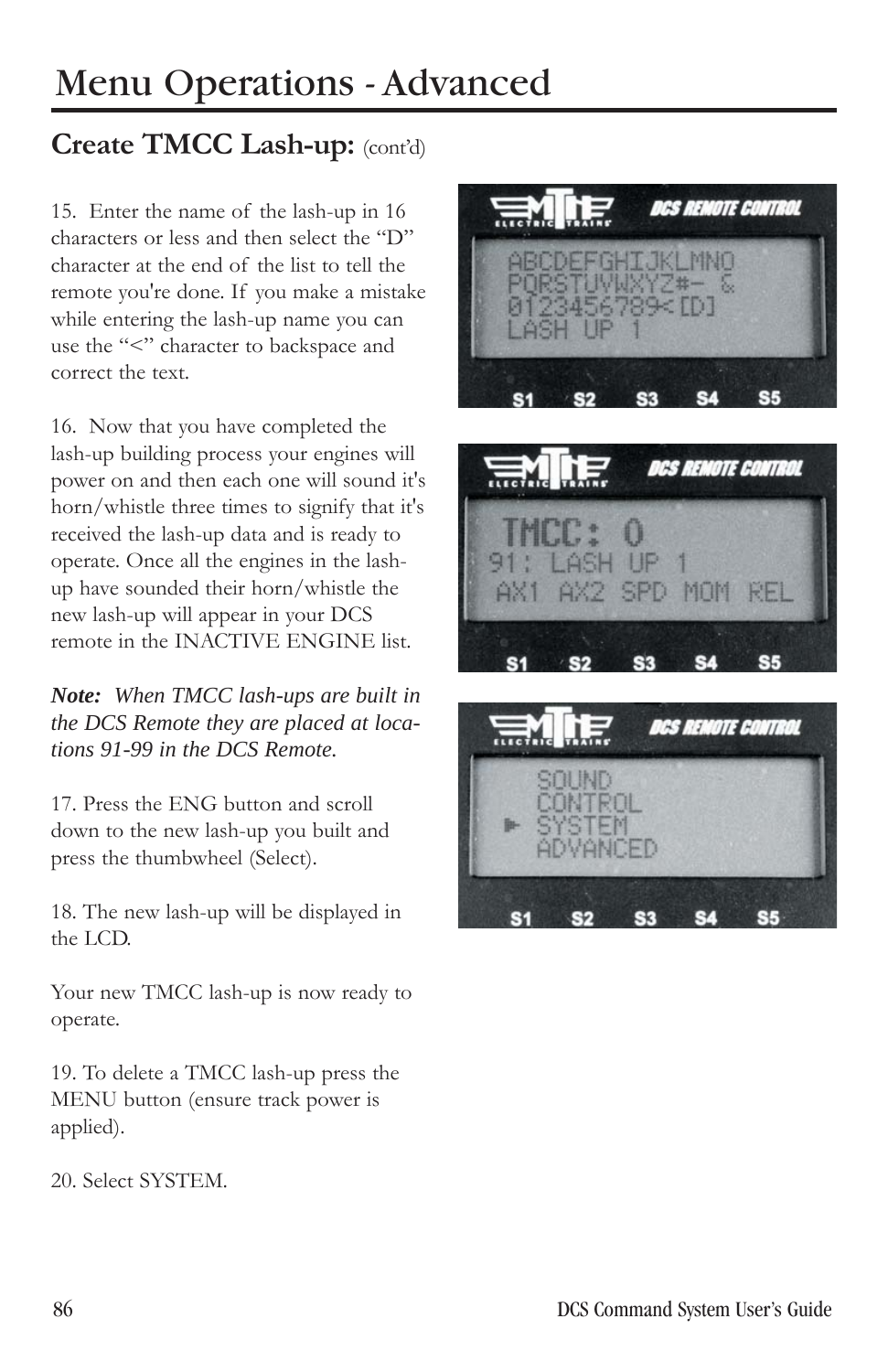# **Create TMCC Lash-up:** (cont'd)

#### 21. Select ENGINE SETUP.

22. Select DELETE ENGINE.

23. Scroll to the TMCC lash-up you want to delete and press the thumbwheel (Select).

24. The engines in the lash-up will sound their whistle/horn 1 time to indicate they are now individual engines.

Create a TMCC lash-up using the same procedure you use to create DCS lash-ups. It's a much easier process than using a CAB-1.

If you want to control any of the individual engines that make up a TMCC lash-up you can go into the Inactive Engine list and select the engine, this will make it Active. Scroll up to the Active engine list and select the engine, press Start-Up and now you have full control of that TMCC engine.

When adding/deleting a TMCC lash-up ensure you have track power applied and the TIU-TMCC cable connected as well as the track connection from the TMCC Command Base connected to the outer rail of the track.

When TMCC lash-ups are created they are placed at DCS locations 91-99. Should an engine exist at one or more of those locations the remote will place the TMCC lashup in the next available position. If all positions are taken up (91-99) then you will need to move one or more of the engines at

**DCS REMOTE CONTROL** ENGINE SETUP TRACK SETUP MENU **S5**  $S<sub>1</sub>$ **S2** S<sub>3</sub> **S4 DCS REMOTE CONTROL ADD ENGINE** DIT ENGINE DELETE ENGINE MENU : ENGINE  $S<sub>1</sub>$ **S2** S3 S5 **DCS REMOTE CONTROL** 6:SFE SD4)<br>1:LASH UP SD40-2 #5051  $+91:$ INACTIVE ENG 444 **PRESS TO DE S5 S3 S4 DCS REMOTE CONTROL 444 INACTIVE ENG 444** 1:CSO ALLEGHANY<br>2:MLB Red Sox#2004  $S/U$  AL **S4** S<sub>5</sub> S<sub>3</sub> S2

91-99 to allow room for your lash-up. Just like TMCC engines, your TMCC lash-ups will not operate under ALL mode.

You cannot add or edit TMCC engine addresses to 91-99 as these are reserved for DCS Proto-Sound 2.0 engines and TMCC lash-ups. You are free to add or edit TMCC engines to addresses 1-90.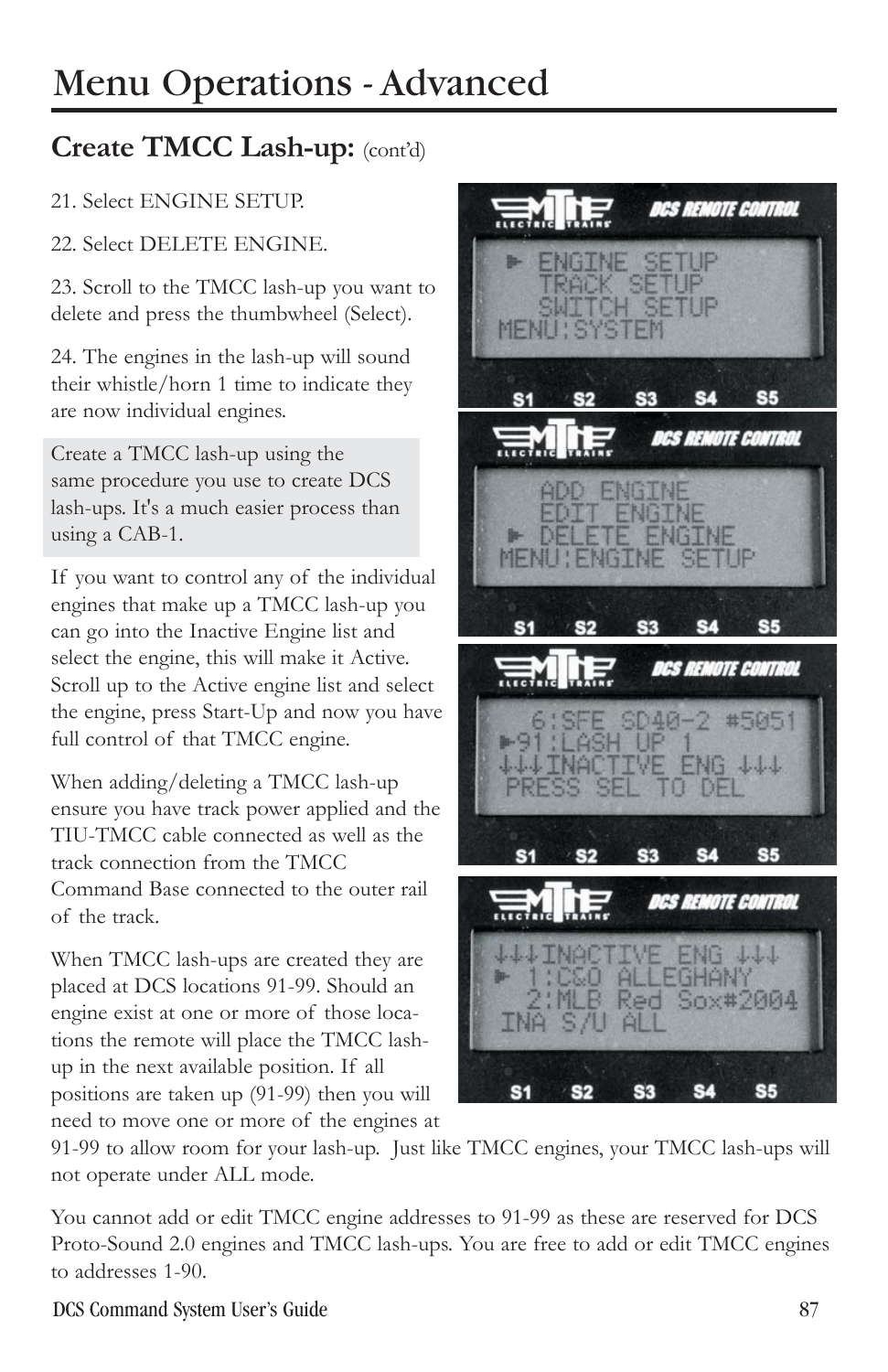# **DCS Lash-up Defaults:**

Smoke units in all engines are turned OFF.

#### **Head Engine:**

- All sounds fully operational.
- All lights fully operational except the back-up light will not turn on when the lash-up is ' in reverse.
- Only the front coupler (if the engine has one) is operational.

#### **Middle Engines:**

- Only engine sounds are operational.
- No lights are operational.
- No couplers are operational.

#### **Tail Engine:**

- Only engine sounds are operational.
- Directional lighting is operational. (i.e. if the engine faces the rear, the headlight will be on when the lash-up is in reverse, but if the engine faces the front, the back-up light comes on in reverse.)
- Only the coupler at the rear of the lash-up (whether it is the individual engine's front or rear coupler) is operational.

#### **Over-riding DCS Lash-up Defaults:**

To over-ride lash-up defaults in particular engines, select the individual engine and make adjustments to it. For instance, to turn the horn on in a middle engine, select that engine from the inactive engine list. Next, select the same engine from the active list, enter its sound menu and turn the horn volume from 0 (the default set by Create Lash-up) to the level you want.

To change a feature for the entire lash-up (e.g. to turn the smoke on), select the lash-up from the active engine list and change the feature as described in these instructions.

*Note: every time you start a lash-up for a new session, the factory-set lash-up defaults are enabled.*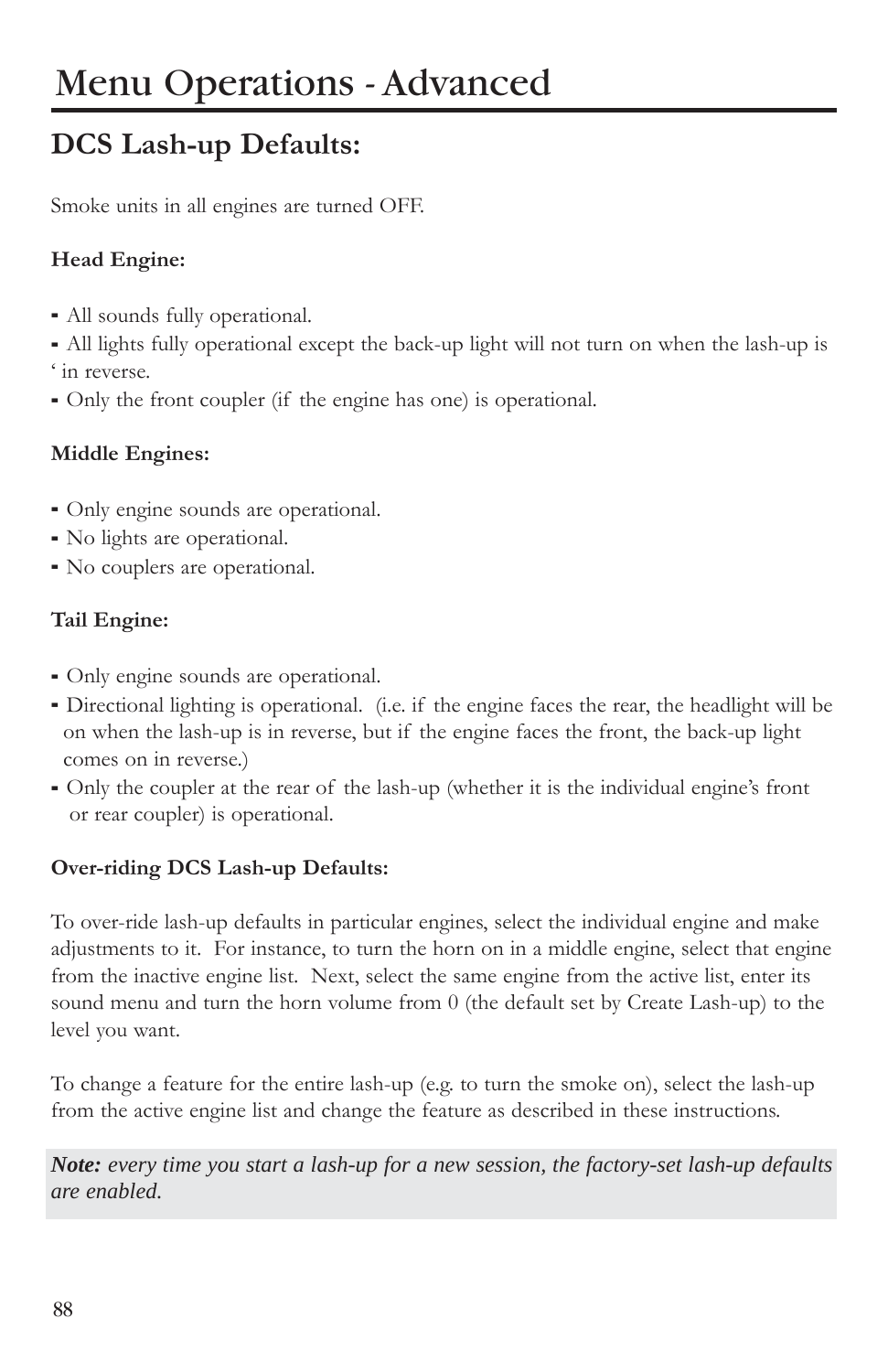# **Route Setup**

The Set Route feature allows you to program all necessary turnouts to switch into the correct position for a given route. For instance, if you need to move an engine from point A to point B (e.g. if you're switching cars in a yard), you can program a route that will correctly position all the turnouts along the way for you.

The DCS system allows you to set up to 15 routes per handheld, and you can control up to 250 turnouts per route. This means that a club that operates with four DCS handhelds, for example, can set a total of 60 routes (15 routes for each of the four handhelds), but that a given route can be activated only from the handheld into which it is entered.

#### **Create Route**

1. Name the route. An alphanumeric character set is displayed; use the thumbwheel to scroll through the character set, and when the character you want to type next is bracketed, press the thumbwheel to select it. You may give the route a name up to 16 characters long. Select the "D" at the end of the character set to signify that you are done with this function.

2. You are given a list of all the switches entered into the DCS system. Scroll the thumbwheel until the arrow is beside the switch you want to add to the route and press the position arrow (S1 or S2) to indicate whether the turnout should switch straight or curved when you run the route.



*Note: your TIU and turnouts must be connected through an AIU for this feature to work. See the AIU Operator's Manual for instructions on wiring, mapping, and naming switches.*



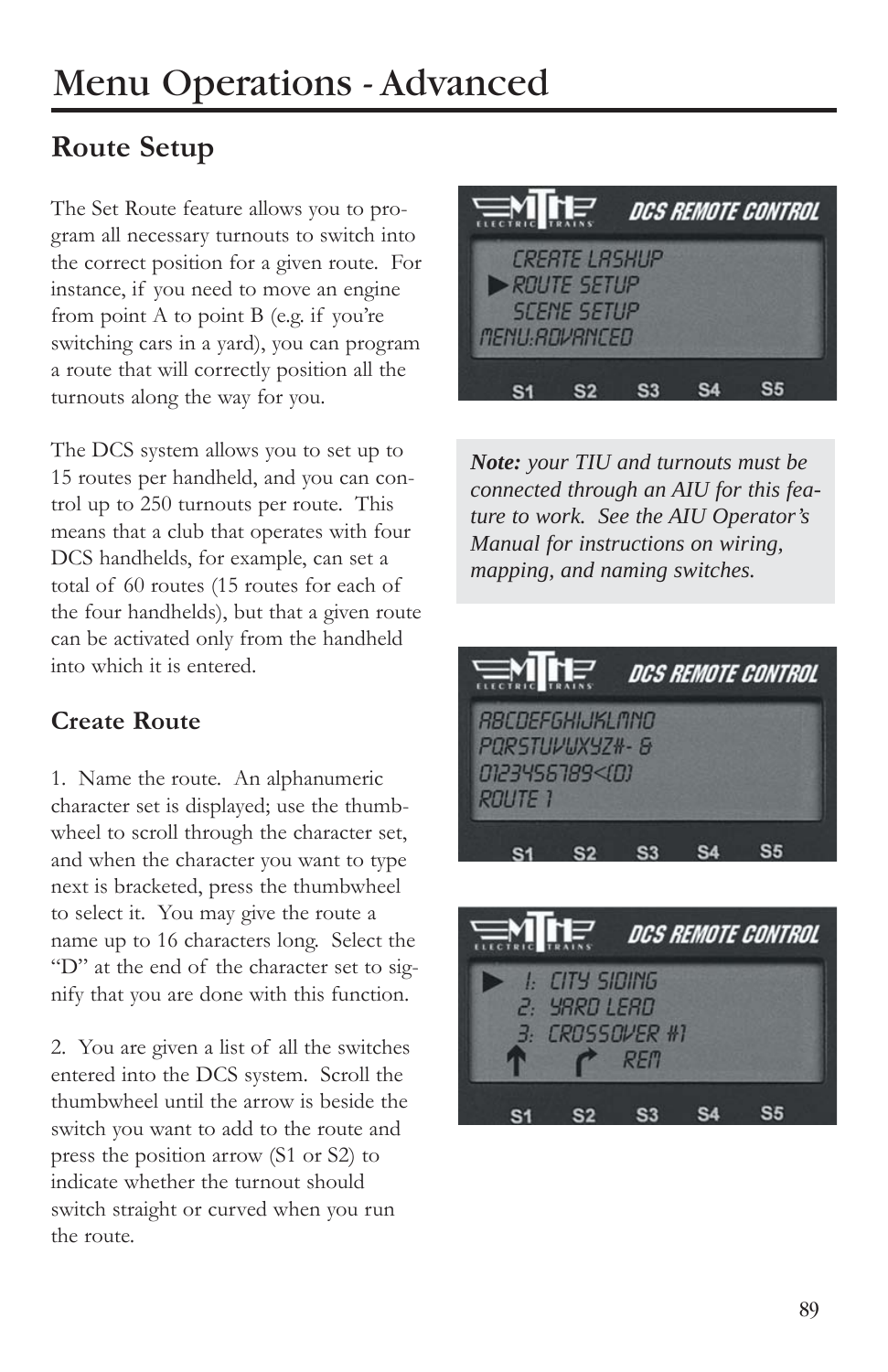# **Route Setup**

#### **Create Route:** (cont'd)

3. Add the next switch.

4. To change the direction of a switch you added, you must remove the switch and re-add it and press the correct directional arrow(S1 or S2) you desire.

5. To remove a switch you added by mistake, press the softkey (S3) under REM.

6. When you have finished adding a route, press the softkey (S4) under DONE.

The route will appear in the switch list accessed by pressing the SW button, just as though it were a normal switch. Activate it by scrolling to it and pressing the S4 Softkey marked ACT.

#### **Delete Route**

1. The LCD shows the switch list. Scroll to the route you want to delete and press the thumbwheel.

2. When prompted to confirm the deletion, press the thumbwheel a second time.







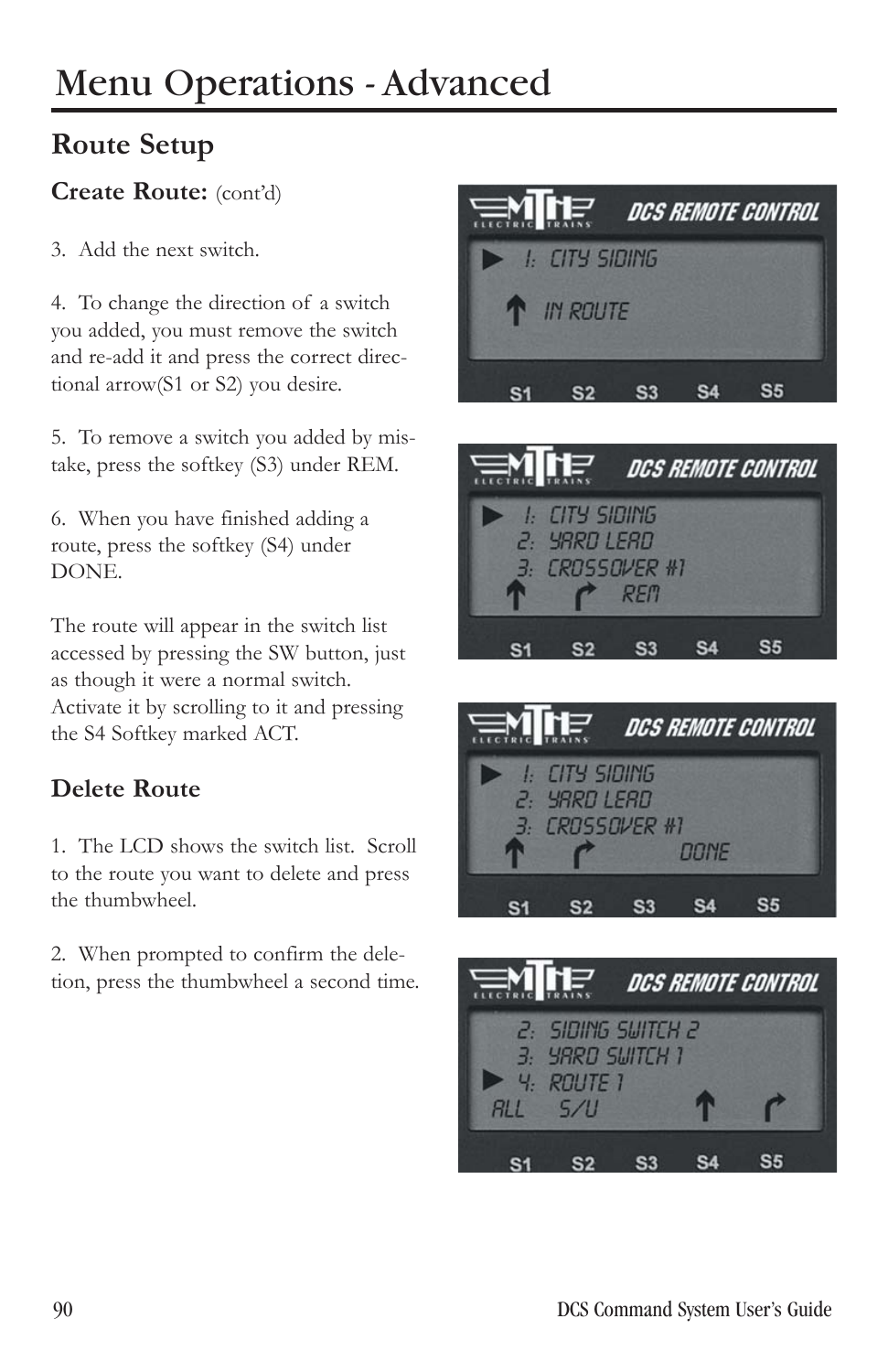# **Edit Route**

#### **Edit Name**

1. The LCD shows the switch list. Scroll to the route you want to edit and press the thumbwheel.

2. An alphanumeric character set is displayed; use the thumbwheel to scroll through the character set, and when the character you want to type next is bracketed, press the thumbwheel to select it. You may give the route a name up to 16 characters long. Select the "D" at the end of the character set to signify that you are done with this function.

#### **Edit Switches**

1. The LCD shows the switch list. Scroll to the route you want to edit and press the thumbwheel.

2. The LCD will return you to the switch list to change which switches are in that route. To add or delete a switch from the route select the appropriate softkey (S1 - S3) setting you want.

3. When you have finished editing the route, press the softkey (S4) under DONE.







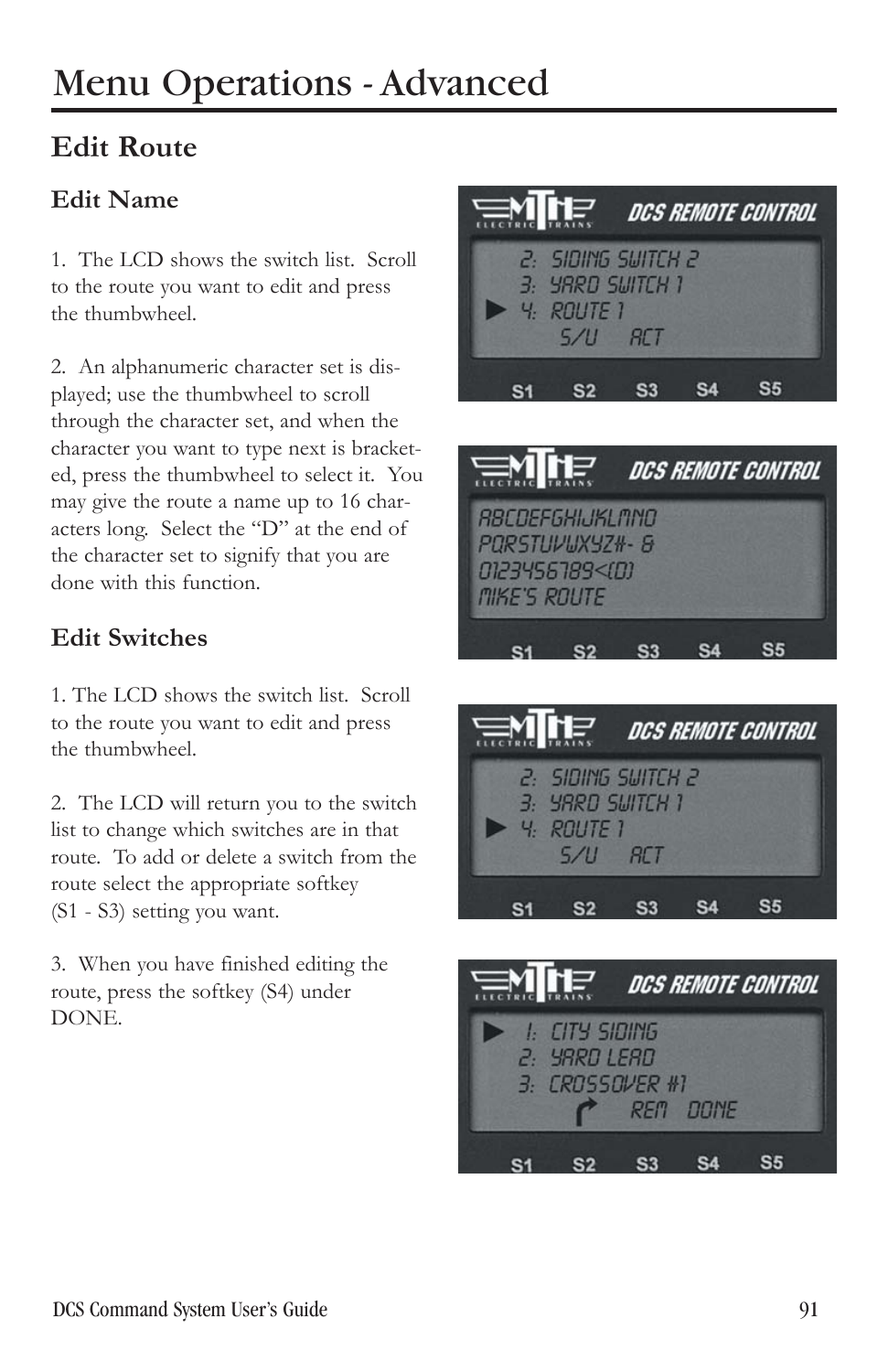# **Scene Setup**

Set Scene works essentially the same way as Set Route, except that this feature programs accessories. If you want certain lights, signals, or other accessories to operate in tandem, for instance when you operate a particular train or industry, you can program them here.

The DCS system allows you to set up to 15 scenes per handheld, and you can control up to 250 accessories per scene.

*Note: your TIU and accessories must be connected through an AIU for this feature to work. See the AIU Operator's Manual for instructions on wiring, mapping, and naming accessories.*

#### **Create Scene**

1. Name the scene. An alphanumeric character set is displayed; use the thumbwheel to scroll through the character set, and when the character you want to type next is bracketed, press the thumbwheel to select it. You may give the scene a name up to 16 characters long. Select the "D" at the end of the character set to signify that you are done with this function.

2. You are given a list of all the accessories entered into the DCS system. Scroll the thumbwheel until the arrow is beside the accessory you want to add to the scene and press the On button to indicate that the accessory should activate when you run the scene.







3. Add the next accessory.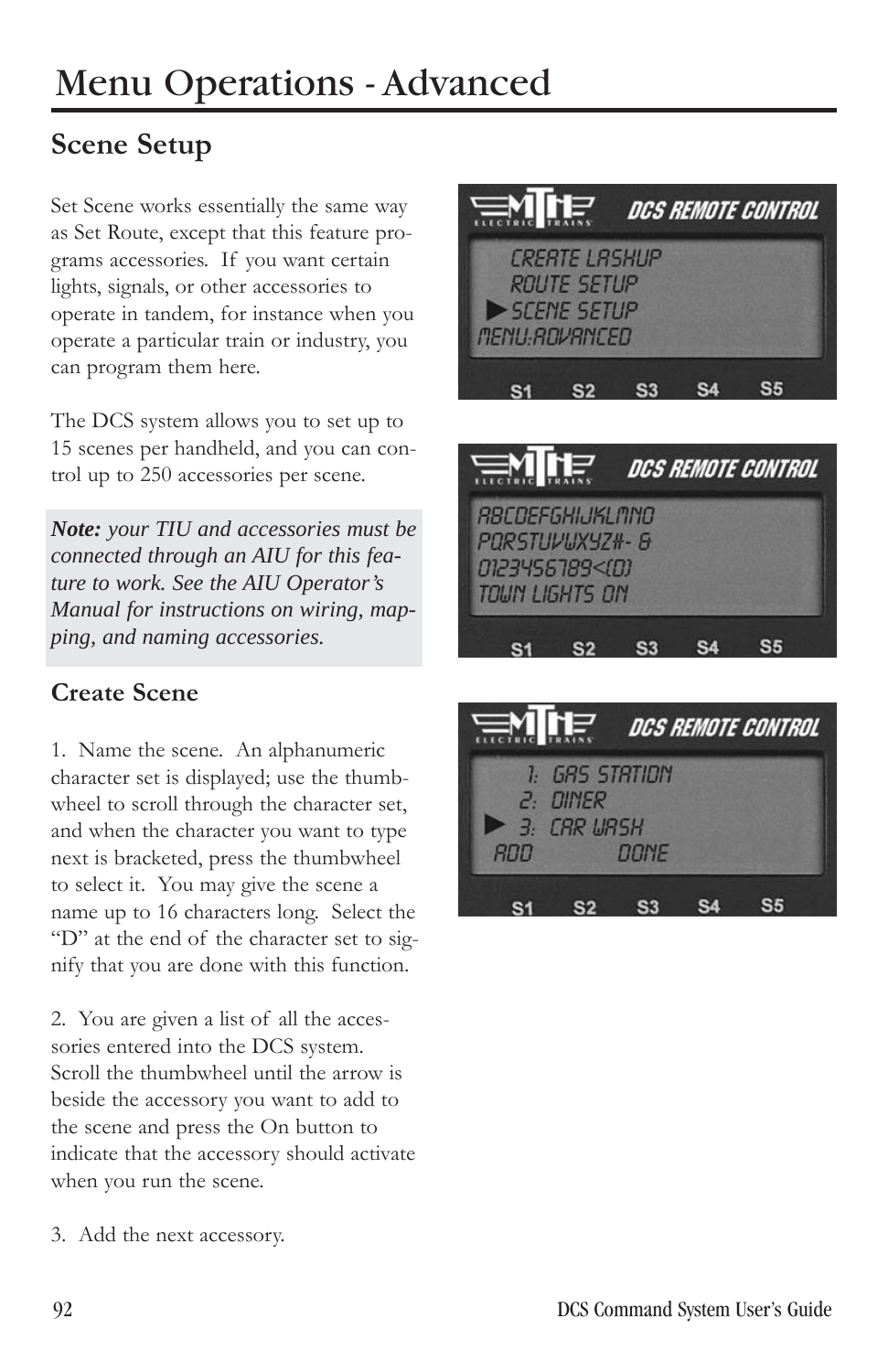# **Scene Setup**

#### **Create Scene:** (cont'd)

4. To remove an accessory you added by mistake, press the softkey (S3) under REM.

5. When you have finished adding a scene, press the softkey (S4) under DONE.

The scene will appear in the accessory list accessed by pressing the ACC button, just as though it were a normal accessory. Activate it by scrolling to it and pressing the thumbwheel.

## **Delete Scene**

1. The LCD shows the accessory list. Scroll to the scene you want to delete and press the thumbwheel.

2. When prompted to confirm the deletion, press the thumbwheel a second time.

## **Edit Scene**

#### **Edit Name**

1. The LCD shows the accessory list. Scroll to the scene you want to edit and press the thumbwheel.

2. An alphanumeric character set is displayed; use the thumbwheel to scroll through the character set, and when the character you want to type next is bracketed, press the thumbwheel to select it. You may give the scene a name up to 16 characters long. Select the "D" at the end of the character set to signify that you are done with this function.







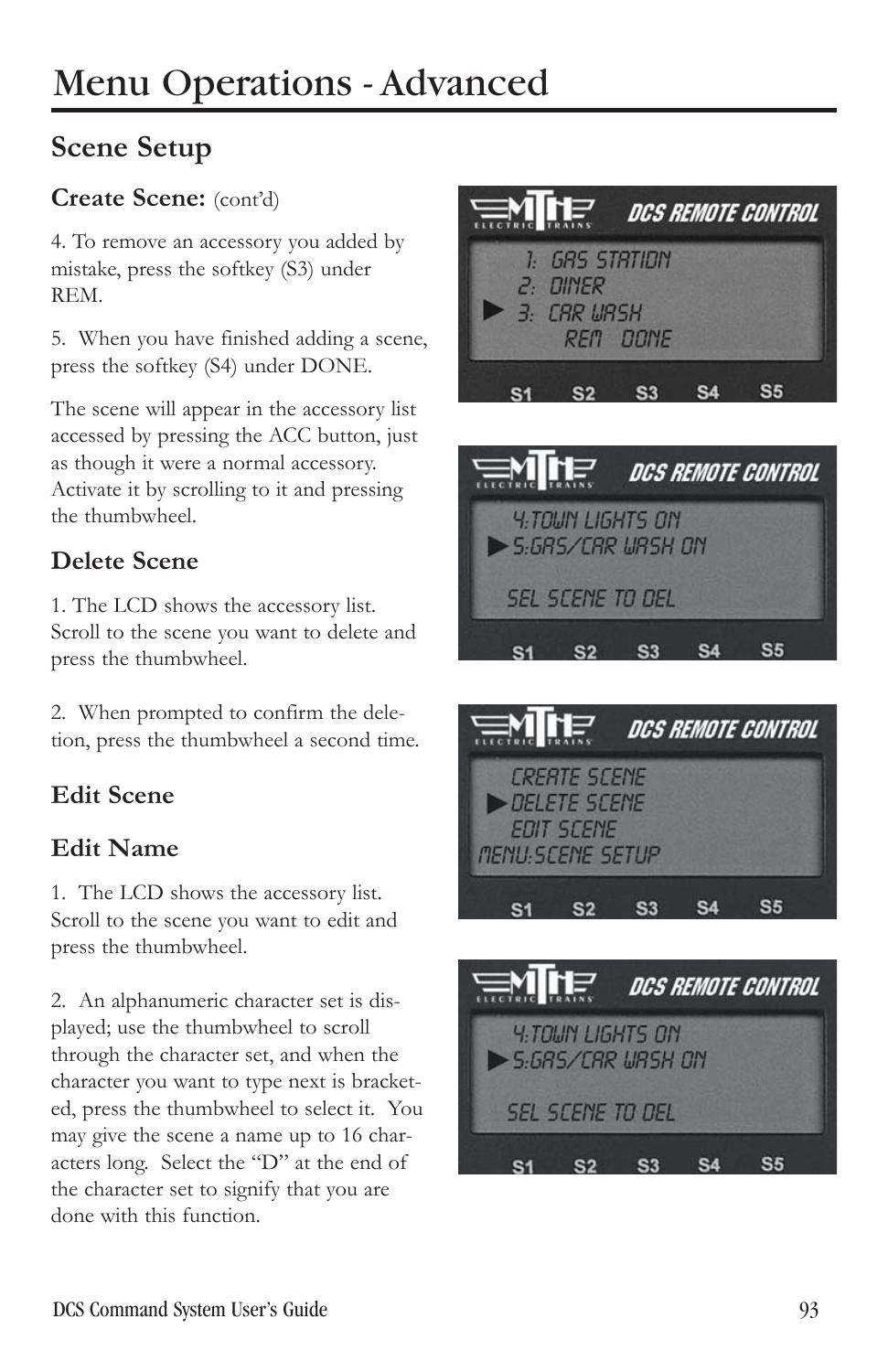# **Edit Scene**

#### **Edit Accessories**

1. The LCD shows the accessory list. Scroll to the scene you want to edit and press the thumbwheel.

2. The LCD will return you to the accessory list to change which accessories are in that scene. To add or delete an accessory from the scene, scroll until the arrow points to it and select the setting (On or REM) you want.

3. When you have finished editing the scene, press the softkey (S4) under DONE.

#### **Record/Playback**

The Record/Playback feature allows you to record up to 90 minutes or 500 button presses (whichever is lower) of activity on your layout that you can later replay exactly with a single button push. With the necessary equipment (e.g. AIU, operating track section, etc.) you can program equipment including multiple locomotive operation, turnouts, operating cars, and accessories to playback in response to a button push.

**REC (Record)**: When you are ready to begin recording, make a careful note of all equipment's starting locations, press REC, and begin operations. The screen returns to the active engine screen and (R) appears on the LCD to indicate that you are recording a session.





**S3** 

**S4** 

 $S<sub>1</sub>$ 

 $S<sub>2</sub>$ 

**S5** 

*Note: If you have more than one TIU, you must select the TIU you are using before beginning operations. Only actions of items associated with the TIU you select will be recorded.*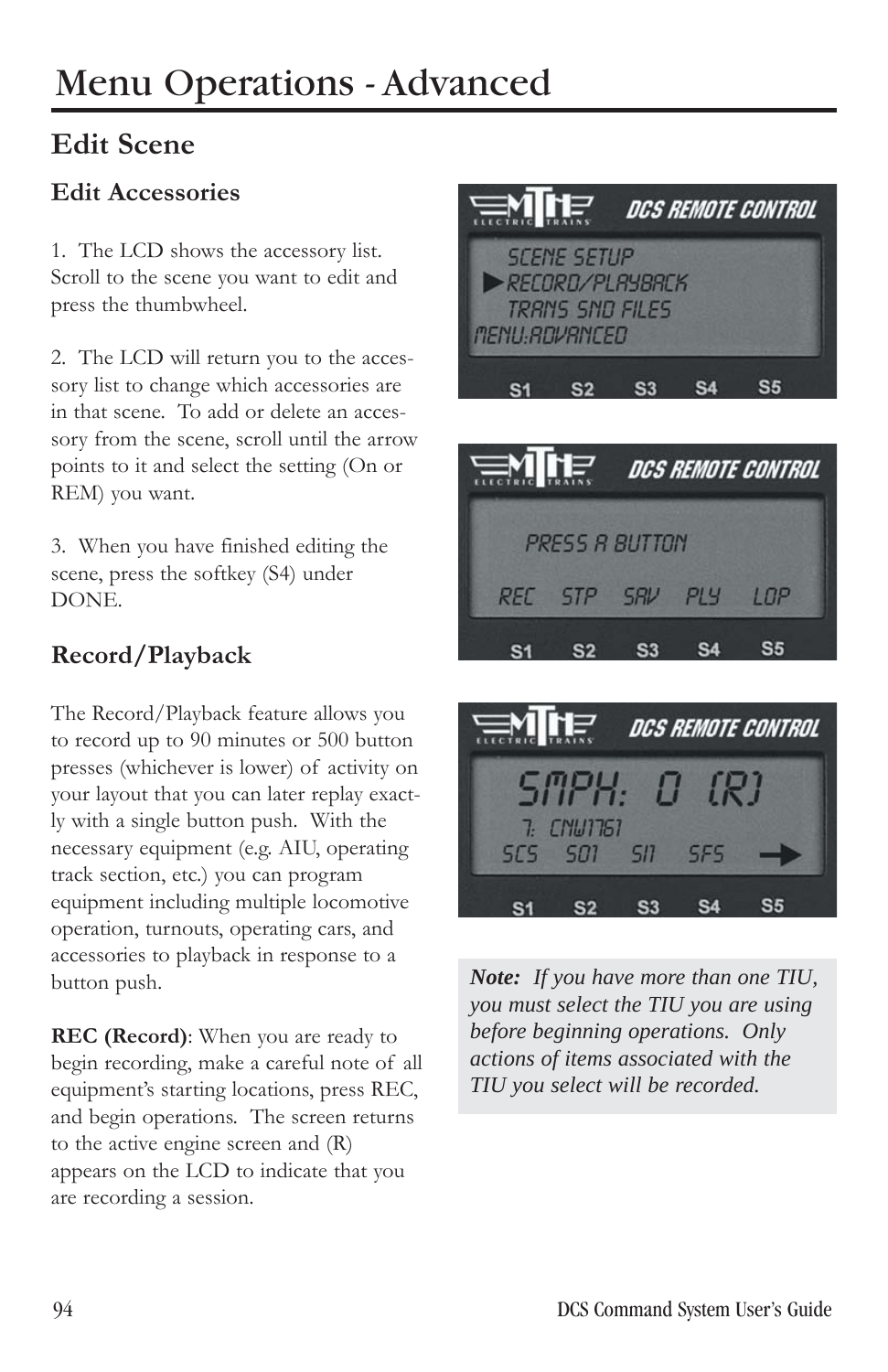#### **Record/Playback**

**STP (Stop)**: When you have completed the operating session you want to record, re-enter the menu and press STP.

**SAV (Save)**: To save a recording for playback later, press SAV. Assign the Session # from the list the LCD makes available by scrolling to the number and pressing the thumbwheel.

**PLY (Play)**: To playback a recorded operating session, make sure all the engines are in the starting positions they held when you started recording, and press PLY. (P) appears on the screen to indicate that you are playing back a route. You can do this with a session you just recorded and have not yet saved, or you can choose a prerecorded and saved message from the list provided by the LCD.

*Note: You must note the starting position of your equipment and make sure everything is in the same starting position when you begin Play that it was in when you began Record.*

**LOP (Loop)**: To playback a continuous loop, all engines in the operating session you record must end the session in the same locations they held when you began recording the session. Otherwise, the second and all subsequent loops will be badly out of place because the recording measures distance traveled, not location on the layout. Place all engines in their starting/ending locations and press LOP.





**DCS Tip:** Pressing STP will stop a session mid-playback. However, because command mode is still operational even after playback stops, all engines and accessories will continue to operate according to the last order given. To stop an engine or make another change, you must access that engine and issue the new command.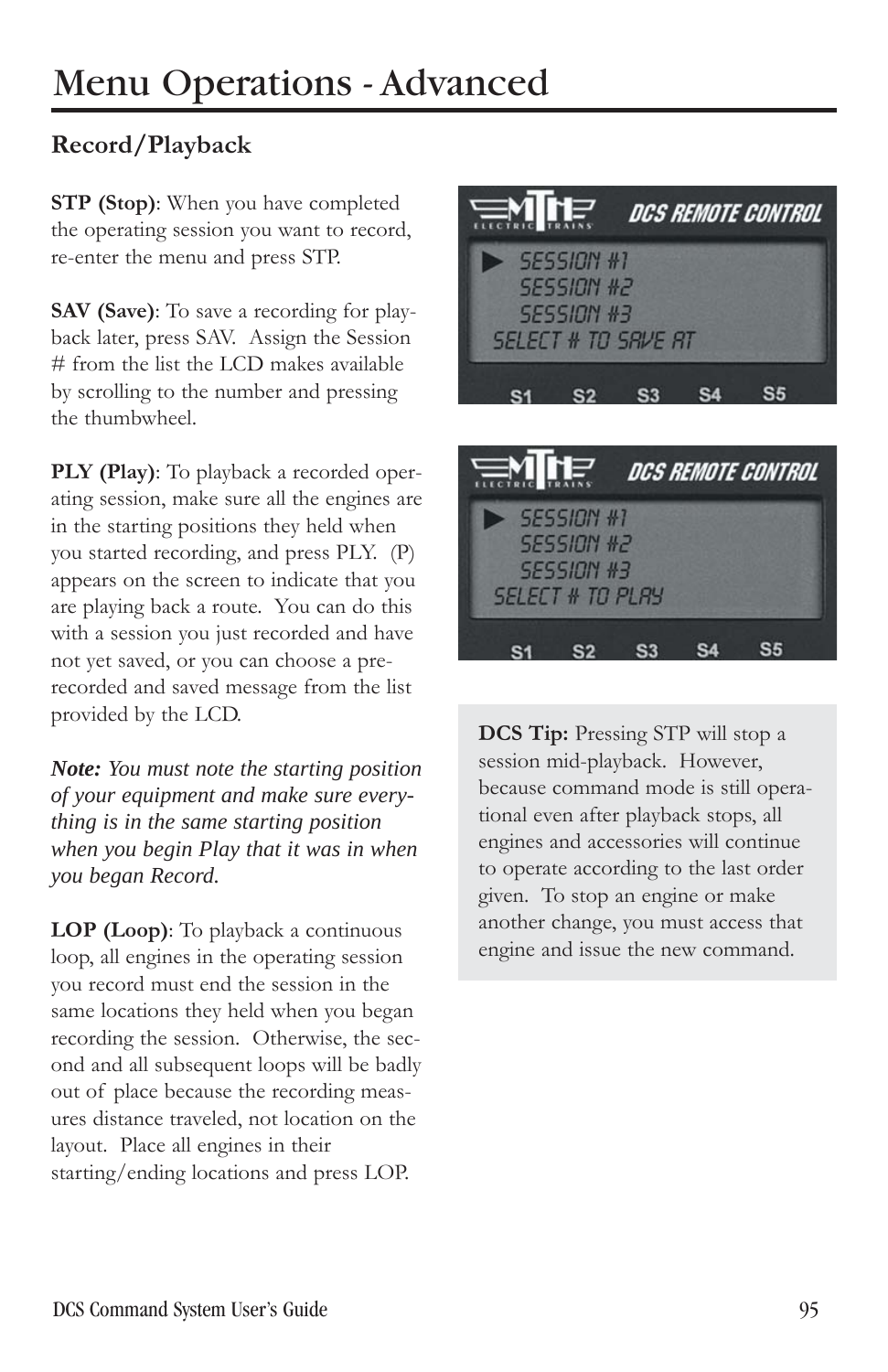## **Reset Engines**

#### **Feature Reset**

Select Feature Reset to reset all operational features to the factory defaults. This does not affect the engine address and custom name you assigned.

#### **Factory Reset**

Select Factory Reset to reset everything in the engine, including engine address and custom name, to the factory default. This step removes the engine from the DCS System's memory. You must add the engine anew after completing this step.